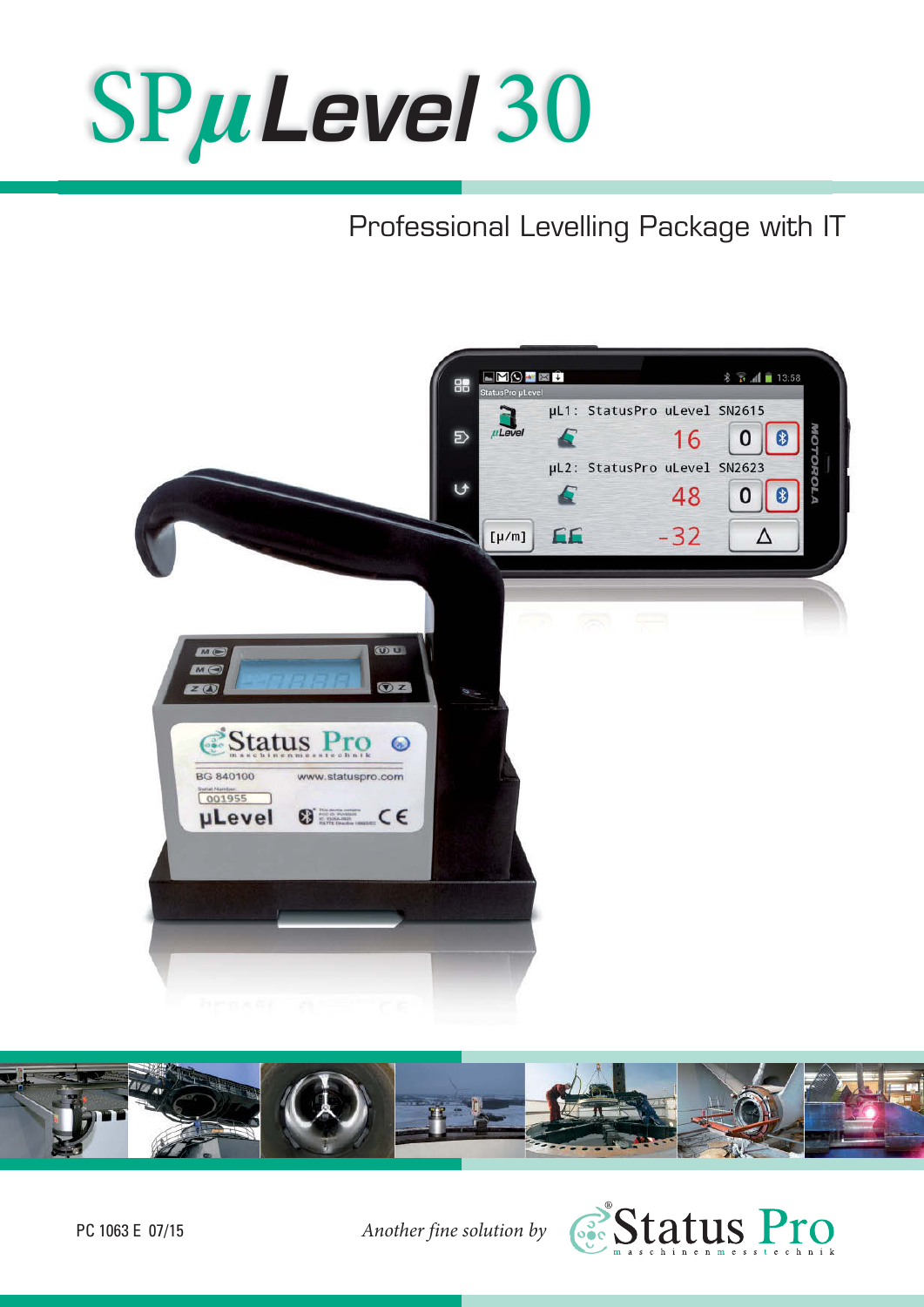# **Components of the Professional Levelling Package**

# SP *µLevel* 30 (BG 840160)

# $\mu$  Level Spirit Level with Bluetooth (BT 840100/1)





The precise alignment of machines is an important part of the Quality Management process. Especially in the tool machinery market precision down to a µm is required. The new µLevel system is an easy to handle yet very precise system for the measurements of straightness and parallelism.

You can use it as a stand alone instrument or in combination with software which guides you through the steps and then documents the results.

You can also use two ulevels at the same time. Where one of them serves as a continuous reference. You can also store the measurements in the unit and connect it to the software afterwards. By using the integrated Bluetooth device you can connect the µLevel directly to a Android smartphone or to a Windows based PC.

## External Display (IT 200610)



We offer a Motorola Smartphone as a external display unit for the µLevel. This device can be used without a SIM card.

It is rugged and scratch resistant. By using a Corning Gorilla Glass the 3,7'' touchscreen is well protected.

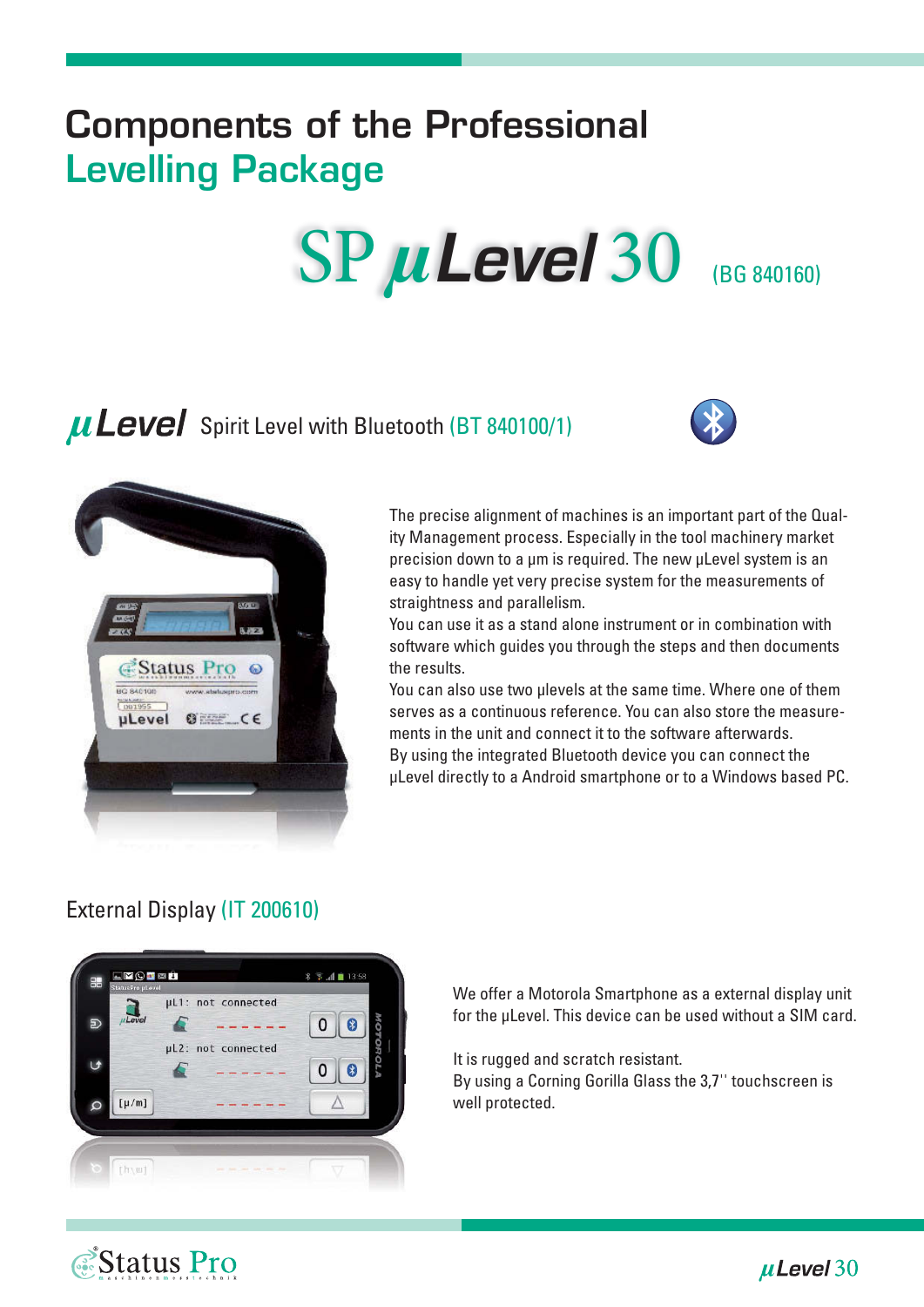## Software for remote indication on Android System (SW 200190)



The software connects two µLevel systems at the same time. You can "zero" the data or show them a differential value.

Furthermore you can save and export your measured data in csv format to use them e.g. in a spreadsheet software.

### Software for the µLevel Level System (BT 840170)



The enclosed software offers a lot of measurements like straightness, flatness, parallelism of guides. By connecting the system directly via Bluetooth to the software you can store all values and perfom a report.

## Case for µLevel with Foam Inlay (BG 990108)



The rugged Case contains the following:

|                | 1 x BT 840100/1: µLevel unit with Bluetooth                   |
|----------------|---------------------------------------------------------------|
|                | 1 x BT 840120: Foam inlay for uLevel case                     |
| 1 x IT 200610: | $\mu$ Level Ext. Display (107 x 59 x 13 mm)                   |
|                | Motorola Defy BT WI-FI 3,7" Display                           |
|                | 1 x BT 840170: Software for µLevel BG 840100                  |
|                | 1 x SW 200190: Display software for uLevel on a Android basis |

#### **www.statuspro.com**